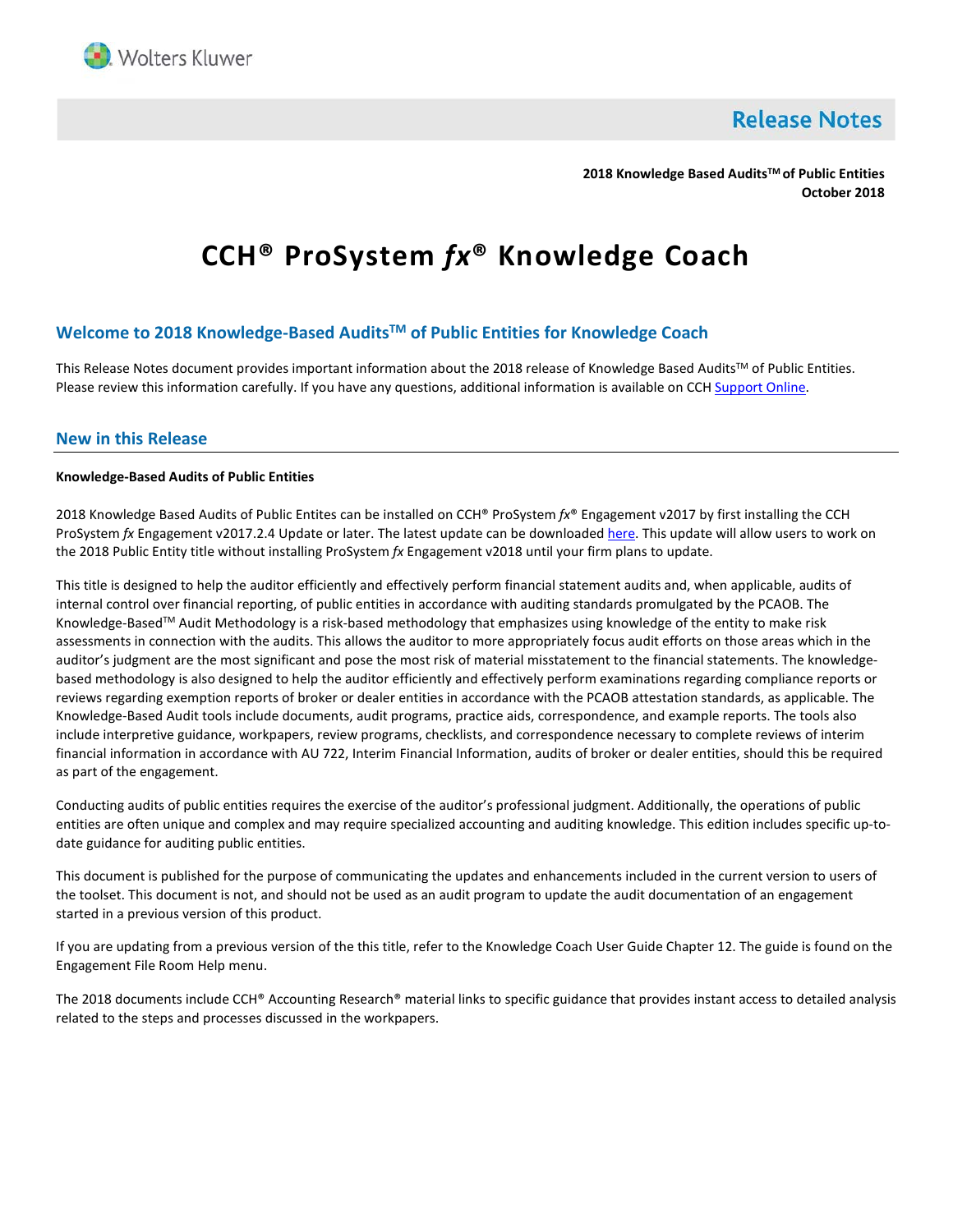#### **201**8 **Edition of Knowledge-Based Audits of Public Entities**

This edition features numerous enhancements, including:

- Enhancements to help the auditor efficiently and effectively perform examinations regarding compliance reports or reviews regarding exemption reports of broker or dealer entities in accordance with the PCAOB attestation standards, as applicable
	- o Many new workpapers, see list below
	- o Adding new tables in KBA-103 to document Findings or Exceptions noted in the new ATT workpapers for Examinations, Reviews or Agree-Upon Procedures.
	- o New tailoring questions regarding broker/dealers in AUD-100, see KCO-001 for further details.
- Adding links t[o TeamMate Analytics](http://engagetax.wolterskluwer.com/l/339101/2018-03-29/2w349) throughout the AUD-800 series programs to assist the auditor with analytical procedures that are beneficial in the audit process.
- Enhanced instructions and procedures throughout the toolset to improve workflow.
- Reorganization of multiple areas within the Audit Programs to increase efficiency and improve workflow.
- New and reorganized columns in the workpapers documenting internal controls (KBA-400s) to improve workflow and address questions customers have raised in the past. Refer to KCO-001 for more descriptive changes and roll forward considerations.
- Enhancements to the activity-level control forms with updated subprocesses and activity-level control objectives throughout all the KBA-403 series workpapers.
- Changes to the benchmark/rule of thumb percentage table in KBA-301 Worksheet for Determination of Materiality, Performance Materiality, and Thresholds for Trivial Amounts, so users will be able to document a separate benchmark and rule of thumb percentage not used in the KBA methodology.
- A new comments table in AUD-100 Engagement-Level Tailoring Questions to document any information you want to capture related to tailoring.
- A new RES-027 Controls Related to FASB ASC 606, Revenue from Contracts with Customer Five Step Model to assist users whose clients have adopted the new Revenue Recognition Standards.
- Updating audit program name for AUD-809 from Payroll and Other Liabilities to Payroll and Related Liabilities.
- A new example planned response to Management Override of Controls in KBA-502 which flows to the AUD-800 series. This can be modified in the risk pane for the Financial Statement Level Risk of Management Override of Controls and should be modified by the user based on the specific audit.
- Adding many new AUDs, ATTs, CORs, KBAs, RPTs, and RESs as follows:
	- AUD-910 Audit Program: Broker or Dealer Additional Procedures
	- ATT-830 Attestation Program: Examination Engagement
	- ATT-831 Attestation Program: Review Engagement
	- ATT-832 Attestation Program: Agreed-Upon Procedures
	- KBA-101A Overall Examination or Review Engagement Strategy for Broker or Dealer Engagements
	- KBA-901E General U.S. GAAP Interim Financial Statement Disclosures Checklist
	- COR-900A Management Representation Letter: Examination of Broker or Dealer
	- COR-900B Management Representation Letter: Review of Broker or Dealer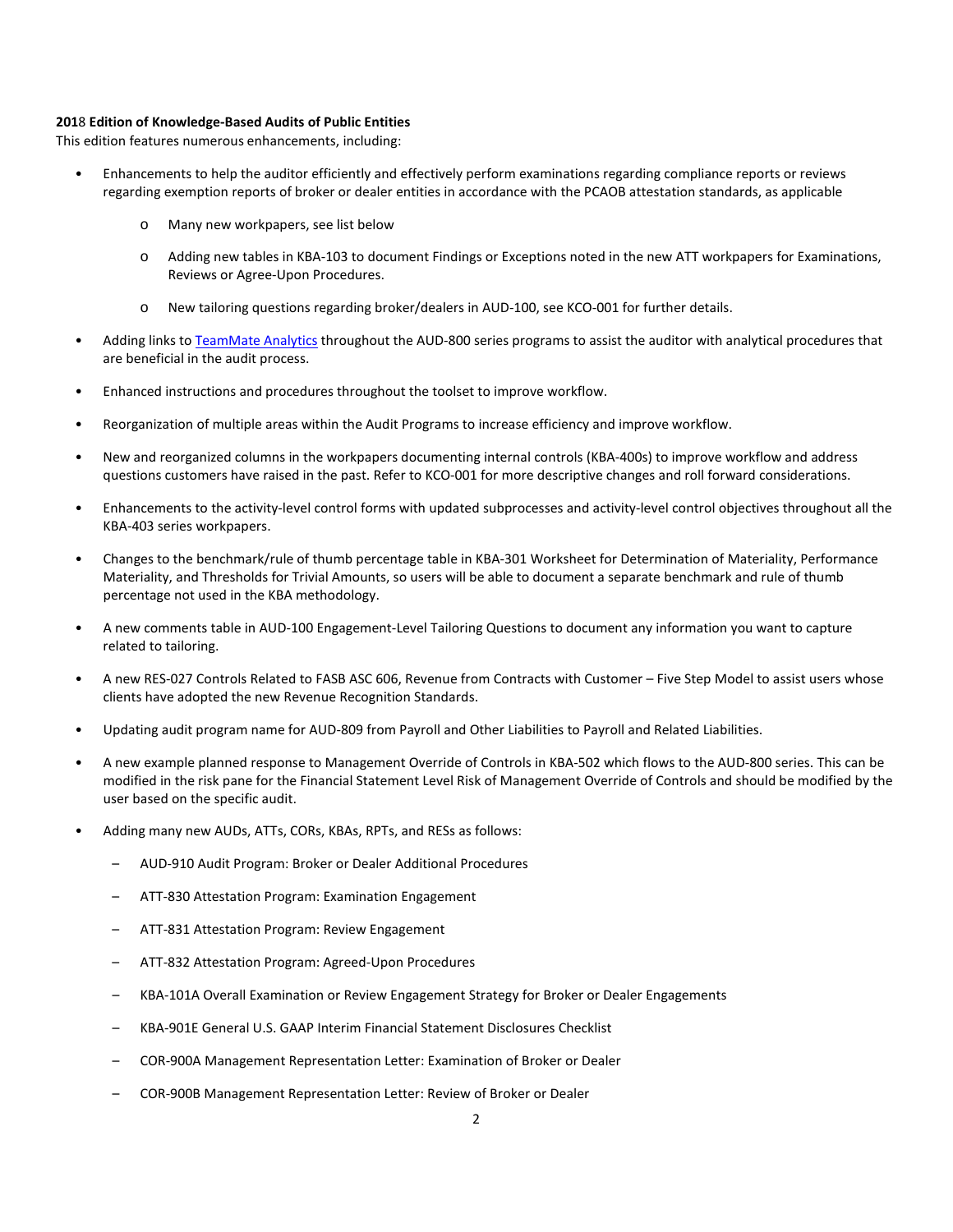- COR-900C Management Representation Letter: SIPC Agreed Upon Procedures
- COR-912A Communication with the Audit Committee: Examination
- COR-912B Communication with the Audit Committee: Review
- RPT-0985 Attestation Opinion: Broker or Dealer Examination
- RPT-0986 Attestation Qualified Opinion: Broker or Dealer Examination Material Weakness Existed During the Most Recent Fiscal Year
- RPT-0990 Attestation Report: Broker or Dealer Review
- RPT-0991 Attestation Modified Report: Broker or Dealer Review Unreported Exception
- RPT-0995 Agreed Upon Procedures Report: Entity's Claim for Exclusion from Membership (Form SIPC-3)
- RPT-0996 Agreed Upon Procedures Report: General Assessment Reconciliation (Form SIPC-7)
- RPT-0997 Agreed Upon Procedures Report: General Assessment Reconciliation (Form SIPC-7B)
- RES-024 Example Factors to Be Considered When Understanding the Entity and Its Environment
- RES-025 Controls Related to ASC 606, Revenue from Contracts with Customers Five Step Model
- RES-030 Supplemental Quarterly Schedule to Focus Report Derivatives and Other Off-Balance Sheet Items

[Click here](http://support.cch.com/updates/KnowledgeCoach/pdf/guides_tab/2018%20Public%20Entities%20Title%20Overview%20for%20Knowledge%20Coach%20Users.pdf) for the 2018 Audits of Public Entities Title Overview for Knowledge Coach Users.

In addition, forms and practice aids throughout have been updated to include new examples and tips, and where applicable, to take into account:

#### **New literature, standards, and developments, reflected in the following current audit and accounting guidance:**

- AS 3101, The Auditor's Report on an Audit of Financial Statements When the Auditor Expresses an Unqualified Opinion
- FASB Accounting Standards Codification™ as of September 30, 2018, through Accounting Standards Update No. 2018-15
- AICPA Statement on Auditing Standards (SAS) No. 133, Auditor Involvement with Exempt Offering Documents
- AU 722, Interim Financial Information
- PCAOB Staff Audit Practice Alert No. 15, Matters Related to Auditing Revenue from Contracts With Customers

#### **Important Notes:**

- Make sure to save changes to workpapers before closing the workpaper or the binder to ensure data is correctly updated.
- If your Current Editor Knowledge Coach Microsoft® Word workpapers become read-only or crash, please do the following:
	- Keep the binder with the affected workpapers open.
	- Highlight the workpaper in the binder window and go to **Tools > Save Knowledge Coach Answers**.

## **System Requirements**

- This title requires the 2018 Financial Statement Base Title. The 2018 Financial Statement Base title MUST be installed with one of the following versions of CCH® ProSystem *fx* ® Engagement and Knowledge Coach.
	- o Engagement and Knowledge Coach v2017 with CCH ProSystem *fx* Engagement v2017.2.4 Update or later availabl[e here.](https://support.cch.com/updates/Engagement/release2017/release2017.aspx)  To identify what version you are running, please go to the **Help > About** window within the application.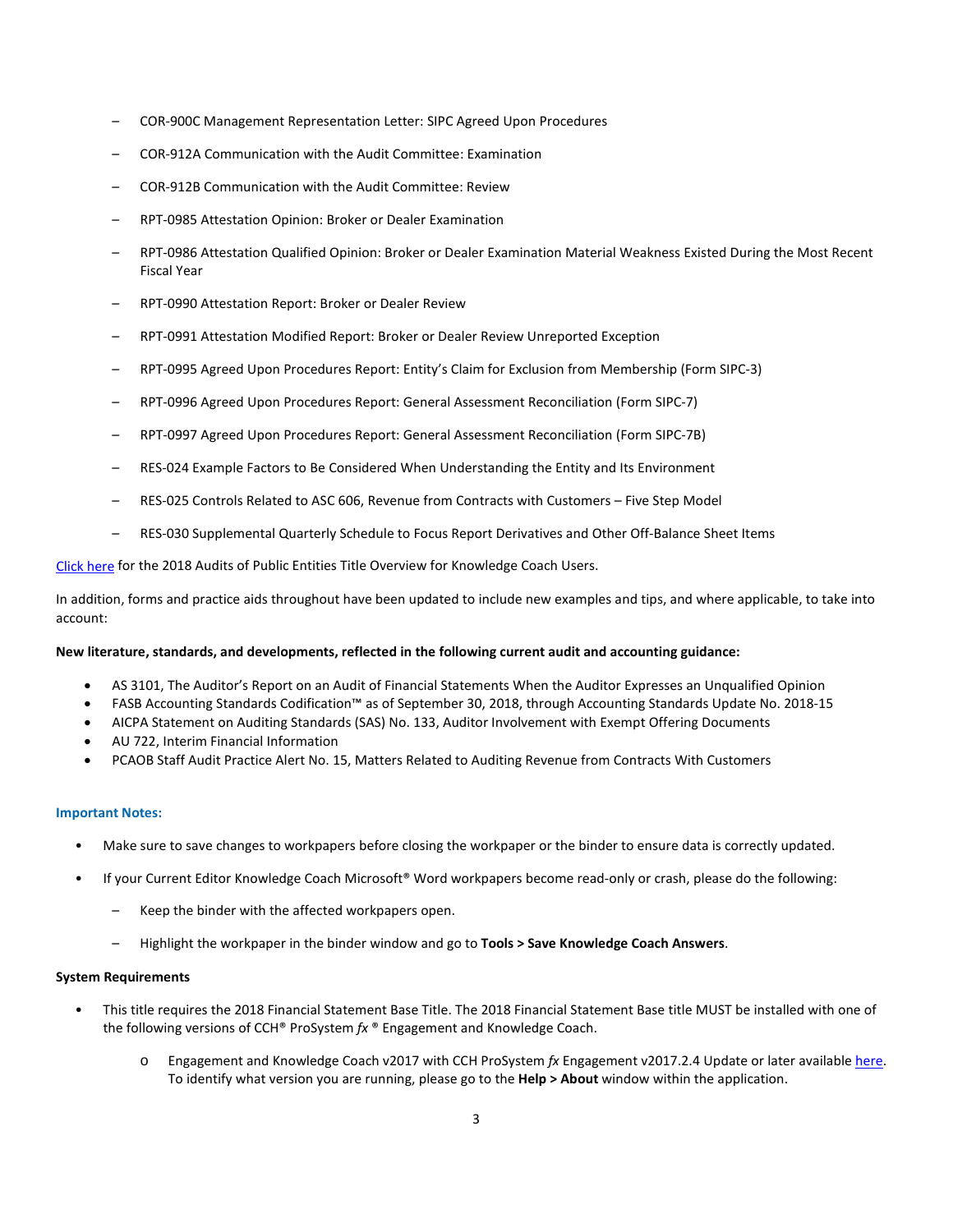- o Engagement and Knowledge Coach v2018 or later.
- If you are upgrading from Engagement v7.1 or lower please contac[t Technical Support.](https://support.cch.com/contact)
- A minimum of 4GB of RAM is required for optimal performance when opening and navigating through Knowledge Coach workpapers.

## **License Requirements**

- This title requires the Knowledge-Based Audits of Public Companies license. Any user that does not have a license for this title will not be able to use Knowledge Coach functionality in workpapers.
- For more information on how to update your licensing, view [How do I add or update CCH ProSystem fx Engagement Licenses?](https://support.cch.com/kb/solution.aspx/sw3937) on our website.
- For more information on how to assign licenses, view [How do I assign Engagement Licenses?](https://support.cch.com/kb/solution.aspx/sw3943) on our website.

# **Download Instructions**

If you are planning to use this title on Engagement and Knowledge Coach v2017, ensure you apply CCH ProSystem *fx* Engagement v2017.2.4 Update to all machines including Admin servers and terminal servers before installing the title. Review the Update'[s release notes](https://support.cch.com/updates/Engagement/patch75/ENG%202017.2.4%20Release%20Notes.pdf) for more information on deployment.

To download this title:

- 1. Navigate to the [Knowledge Coach Updates](http://support.cch.com/updates/KnowledgeCoach) section of the Engagement Support Website.
- 2. Select the Knowledge Coach Series. The series are arranged by title type, then industry.
- 3. Click on the Download File link next to the title you wish to download.

**Note**: On some occasions the content package file (.KCP) will download with the extension changed to .ZIP. If this occurs, please change the extension of the downloaded file to KCP using all capital letters.

You must install the 2018 Financial Statement Base title before installing the 2018 Knowledge Based Audits of Public Entities.

The Financial Statement Base title is also available on th[e Knowledge Coach Update Website.](http://support.cch.com/updates/KnowledgeCoach)

The Knowledge Coach Content Package (KCP) download is a proprietary file that must be installed from within Engagement. Save this KCP file to a location on your local drive, and follow the Installation Instructions below.

## **Installation Instructions**

Once you have downloaded your Knowledge Coach title, you will need to add it to the list of titles within CCH ProSystem *fx* Engagement. The only additional system requirement is approximately 75MB of disk space to store your Knowledge Coach Program content files. Please refer to the Engagement with Knowledge Coach Release Notes for any other system requirements.

After downloading the 2018 Knowledge Based Audits of Public Entities, do the following:

- 1. Launch the Engagement Workpaper Management application so that the Local File Room is displayed. Select **Tools > Knowledge Coach Titles**.
- 2. The Knowledge Coach Titles window will be displayed.
- 3. Choose **Add Title**.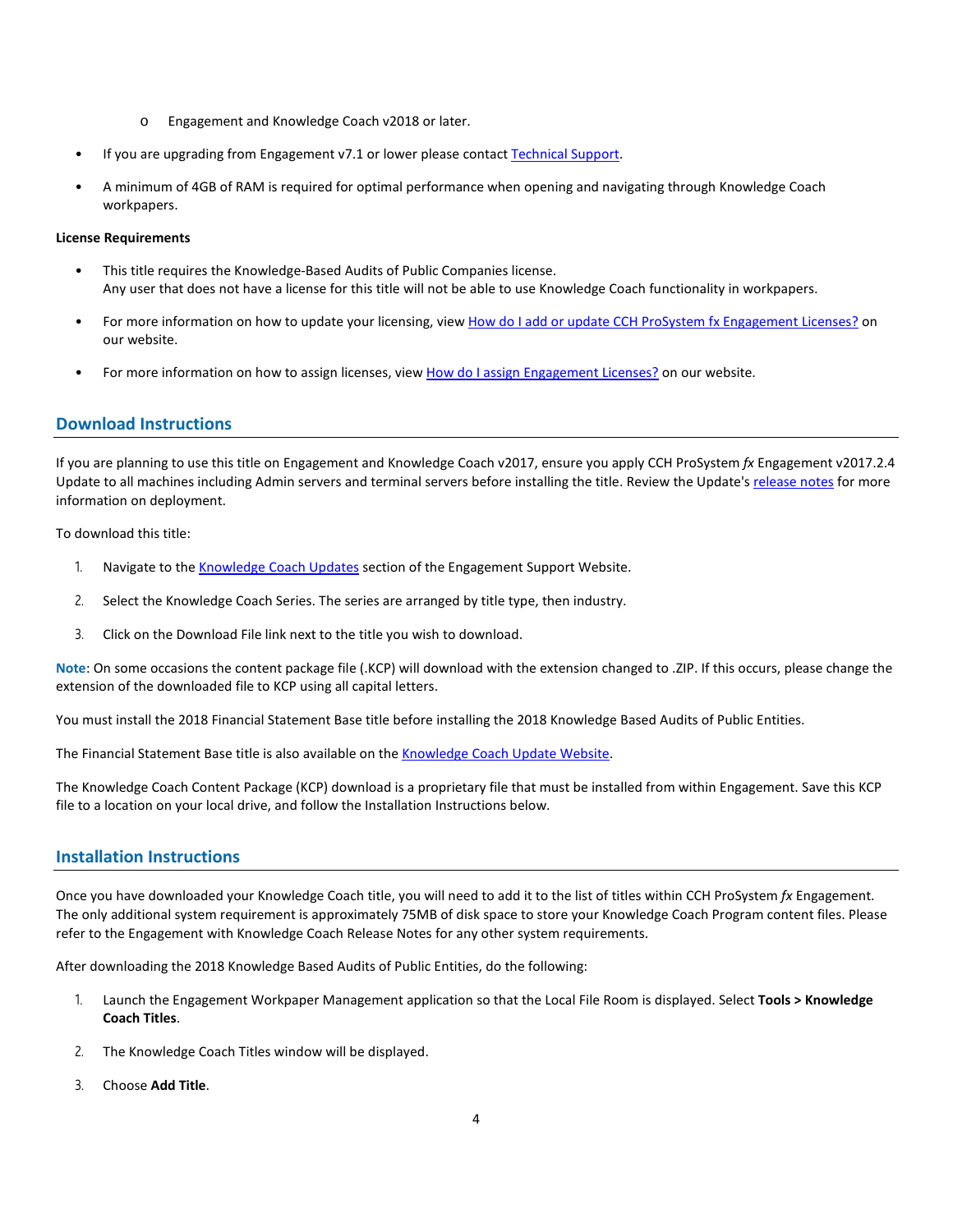- 4. Browse to the title package file (\*.KCP) that you previously downloaded from the Knowledge Coach Support Web site.
- 5. Choose **Open**.
- 6. The system will display a progress indicator while the title package is added. You will receive a message that the title has been successfully installed once the process is complete.

To release a title:

- 1. Select one of the Knowledge Coach titles in the list that has been added but is not yet released.
- 2. Choose **Release Title**. The current date and time will be displayed in the Date released column, and the status will change to "Released."

**Note**: In the Engagement Admin module, add and assign a Knowledge Coach module and the applicable Knowledge Coach title license to staff before using the workpapers.

**Important**: Once the 2018 Knowledge-Based Audits of the Public Entities title has been added and released, they will be automatically deployed to other staff members when they login to the "Office" location, or when they synchronize a binder that contains Knowledge Coach workpapers from this title.

# **Online Permission Key**

Permission key files may be downloaded from ou[r website](https://prosystemfxsupport.tax.cchgroup.com/permkey/download.aspx) or when adding or updating the new licenses within CCH ProSystem *fx* Engagement v2017 and higher. After updating the license file in the Engagement Admin module, licenses need to be assigned to the staff who will use 2018 Knowledge-Based Audits of Public Entities.

If you have not already established a Single Sign-on (SSO) account with Customer Service, we urge you to do so at this time.

# CCH® Accounting Research Manager®

CCH's Accounting Research Manager ("ARM") is the most comprehensive, up-to-date and objective online database of financial reporting literature. It includes all authoritative and proposed accounting, auditing, and SEC literature, plus independent, expert-written interpretive guidance.

Available on ARM, the Knowledge-Based Audits of Public Entities Guide helps you comply with the most recent professional standards and guidance for the conduct of audits of Public Entities and to integrate the use of practice aids, tools, and other resources with its guidance. This publication supplements and complements the Knowledge-Based documents that are available in Knowledge Coach.

If you subscribe to an ARM library that includes Public Entity content, you can link directly to source material from Resources within Knowledge Coach documents. These links have been updated to refer to the accounting standards under the FASB Accounting Standards Codifications. Also, if you subscribe to the Knowledge-Based Audits of Public Entities Guide on ARM, you can take advantage of references to the guide material from within the Knowledge Coach documents.

With Accounting Research Manager, you maximize the efficiency of your research time, while enhancing your results. Learn more about our content, our experts, and how you can request your free trial by visiting the **Accounting Research Manager website**. You can also access the Accounting Research Manager Web site by selecting **Engagement > Binder Window > Shortcuts Bar > Guidance tab**.

# Using Your Knowledge Coach Content

To use your Knowledge Coach Workpaper Templates, do the following:

- 1. Open a binder in Engagement.
- 2. Select the workpaper tab into which you would like to insert the workpaper.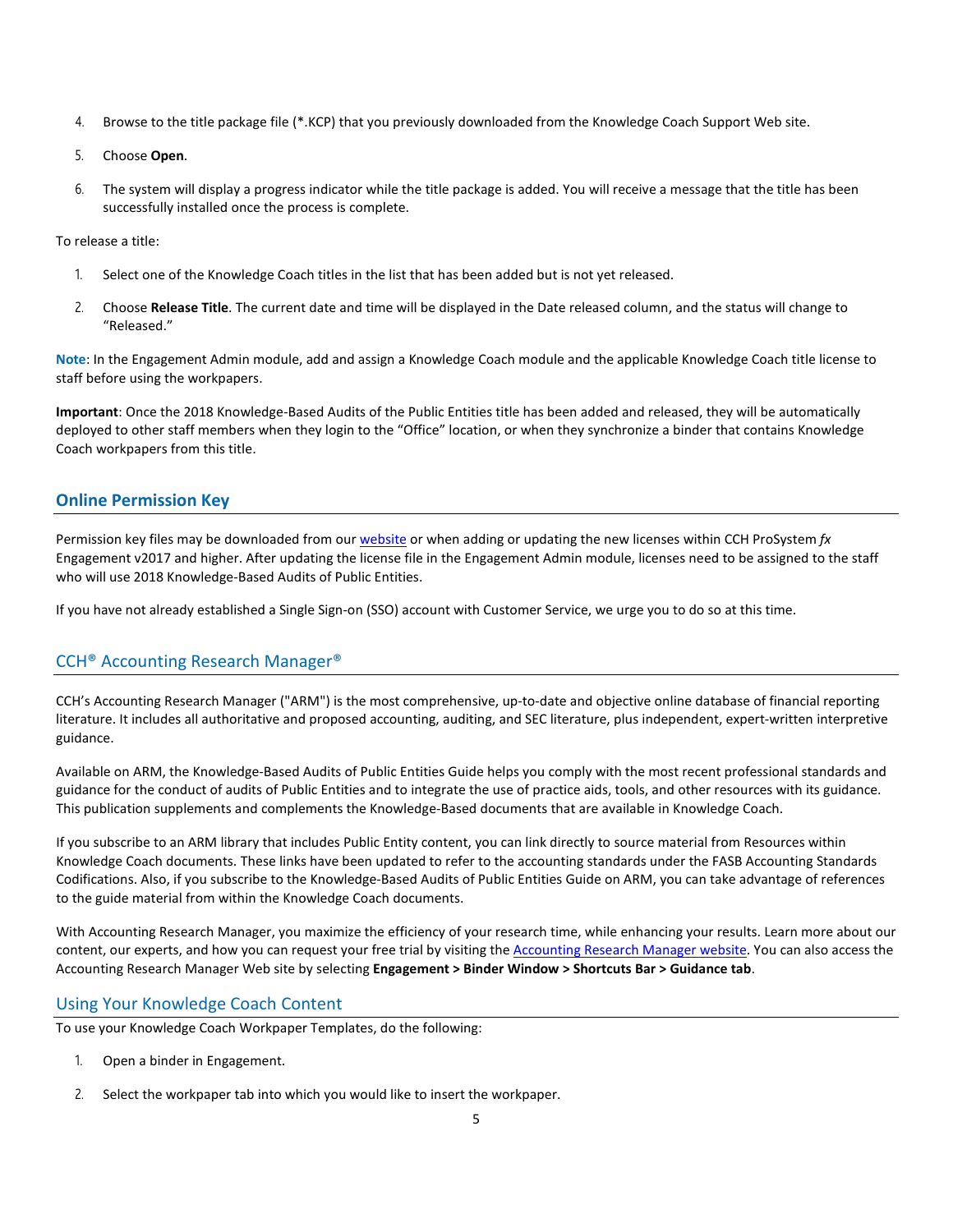- 3. Select **New Knowledge Coach Workpaper** from the toolbar or File menu.
- 4. The *New Knowledge Coach Workpaper* dialog appears (Figure 1).
- 5. Select the **New Knowledge Coach Title** with the content you would like to use. You can only select titles you have installed. The information displayed changes to reflect the workpaper organization available for the selected title.
- 6. Select the **Knowledge Coach Workpapers** to insert into your binder and click **OK**.
- 7. In the *Selected Workpaper Properties* dialog, each workpaper name is automatically loaded into the Name field. Add a **workpaper index** in the Index field and make any Name modifications you desire. You can also modify the tab location or the roll forward settings for each workpaper.
- 8. Click **OK**. The integrated Knowledge Coach workpaper is now inserted into your engagement binder.

**Note:** For more information on how to use Knowledge Coach workpapers in your binder, see the Knowledge Coach User Guide.

| New Knowledge Coach Workpaper                                       |                                                                                                                                                                                                                                                                                                                                                                                                                                                                                                                                                                                                          | $\times$                                                                                                                 |
|---------------------------------------------------------------------|----------------------------------------------------------------------------------------------------------------------------------------------------------------------------------------------------------------------------------------------------------------------------------------------------------------------------------------------------------------------------------------------------------------------------------------------------------------------------------------------------------------------------------------------------------------------------------------------------------|--------------------------------------------------------------------------------------------------------------------------|
| Industry title selection<br>$\leftarrow$ $\alpha$<br>2018 KBA PCAOB | Workpaper selection<br>⊺Q<br>Add independent workpapers without foundation workpapers<br>000-Resources<br><b>田…</b><br>100-The Communications Hub<br>面示<br>画「<br>200-Pre-Engagement Procedures<br>面一<br>300-Risk Assessment-Understanding the Entity & Environment<br>400-Risk Assessment-Design of Internal Controls<br>க்ர<br>面板<br>500-Assessing Risk of Material Misstatement<br>600-Audit Procedures-Response to Assessed Risks<br>画「<br>700-Audit Procedures-Tests of Internal Controls<br>画口<br>800-Audit Procedures-Substantive Tests<br>画画<br>900-Evaluating, Concluding & Reporting Procedures | ٠ŧ<br>-1<br>Details of selected workpaper<br>Highlight a workpaper or select<br>a workpaper check box to see<br>details. |
| ∢<br>$\rightarrow$                                                  | <b>OK</b>                                                                                                                                                                                                                                                                                                                                                                                                                                                                                                                                                                                                | Help<br>Cancel                                                                                                           |

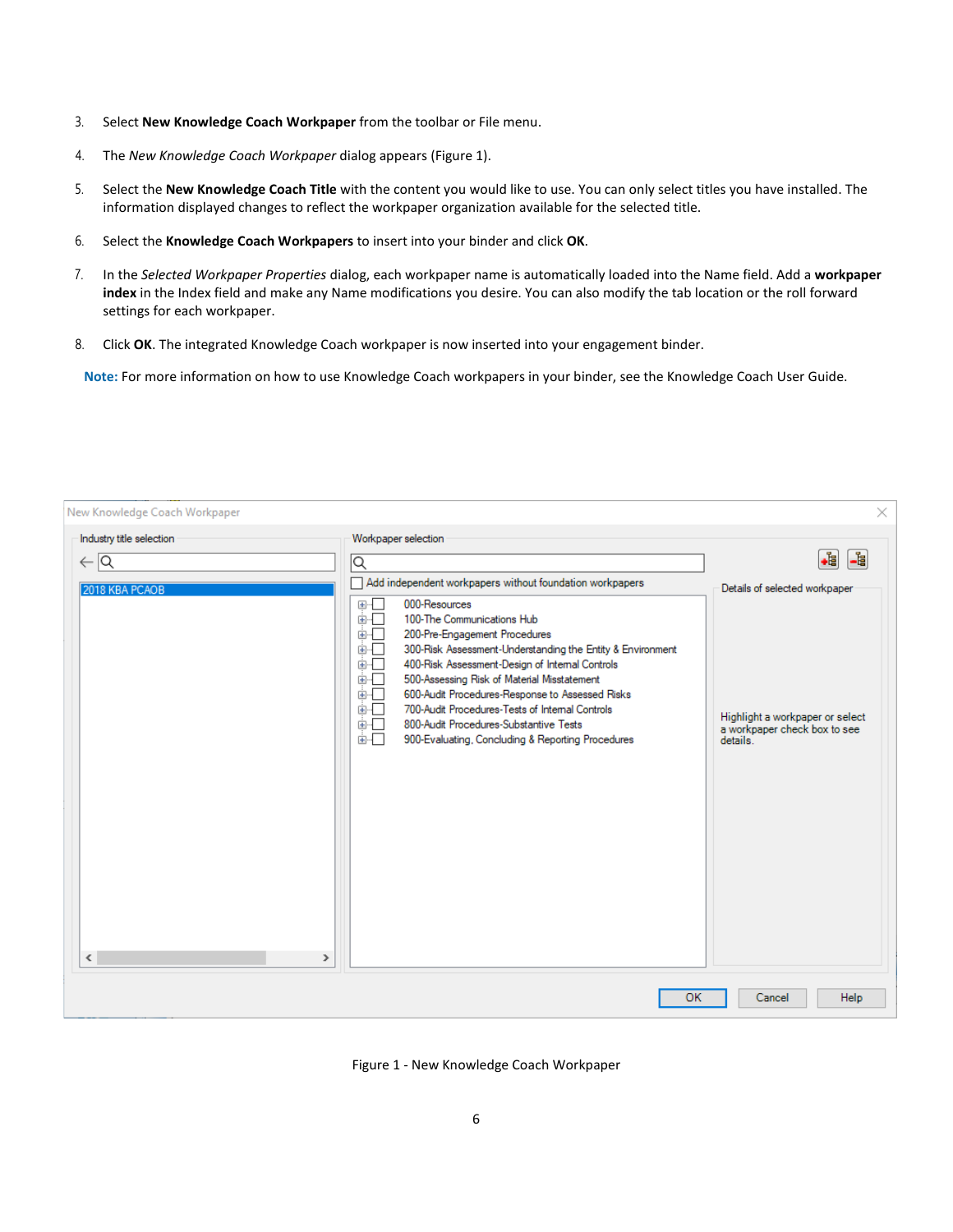# **Additional Information on Knowledge Coach and the KBA Methodology**

## **Knowledge-Based Audit (KBA) Methodology**

Allows the results of one set of procedures to become the input for the next. The key components of the KBA methodology include:

- An Overview that guides auditors through the methodology;
- Knowledge-Based Audit documents, integral to the risk assessment and overall audit processes, which contain steps and procedures required by PCAOB auditing standards;
- Customizable Audit Programs that take auditors through related steps and procedures;
- Practice Aids to help auditors complete steps or processes outlined in the Knowledge-Based Audit documents and Audit Programs;
- Auditor's Reports that provide a variety of sample auditor's opinions on audited financial statements; and
- Correspondence documents that provide sample letters to be used to comply with PCAOB requirements and in many other common situations.
- The PCAOB's Risk Assessment Standards The practice aids and tools in the 2017 Knowledge-Based Audits of Public Entities are designed around the PCAOB's risk assessment and clarified standards to assist auditors of public entities by:
	- Facilitating compliance with PCAOB auditing standards;
	- Encouraging more effective audits through tailored audit programs and comprehensive practice aids;
	- Helping auditors to focus on and respond to identified audit risks; and
	- Enhancing audit documentation.

#### **CCH® ProSystem** *fx***® Knowledge Coach**

Knowledge Coach functionality allows auditors to use the Knowledge-Based-Audit methodology more efficiently by eliminating the need for duplicate entry of the same information, tailoring audit documentation to each particular engagement, and documenting the link between risks identified and procedures performed. AUD-100 Tailoring Question is a document in Knowledge Coach that presents engagement-level questions designed to aid in tailoring the engagement documentation to fit each client. Completing the questions helps the auditor avoid duplication and unnecessary workpapers.

**Note:** Before you begin your audit, please review the guidance in AUD-101 Overall Audit Program. This workpaper is intended to be your road map through a Knowledge-Based Audit methodology. You should start your audit with AUD-100 Tailoring Question Workpaper and AUD-101 Overall Audit Program.

• **Risks**

Can be captured via the Risk Summary task pane from any Knowledge Coach workpaper by the current editor of KBA-502 Summary of Risk Assessments. This allows the user to continuously assess risks during the engagement. Several workpapers prompt the consideration of the presence of risks, but the Risk Summary task pane must be used to document those risks. All documented risks flow to the Risk Summary. To ensure risks show in findings tables, make sure to check the "workpaper identified in" field of the Risk pane.

• **Information Flow** 

Helps cut down on the time spent duplicating information across forms. In addition, the flow of consistent information ensures that information and updates to information are not missed between workpapers. Drill-down functionality helps the user navigate quickly to the source of the information, aiding in the review of the audit file.